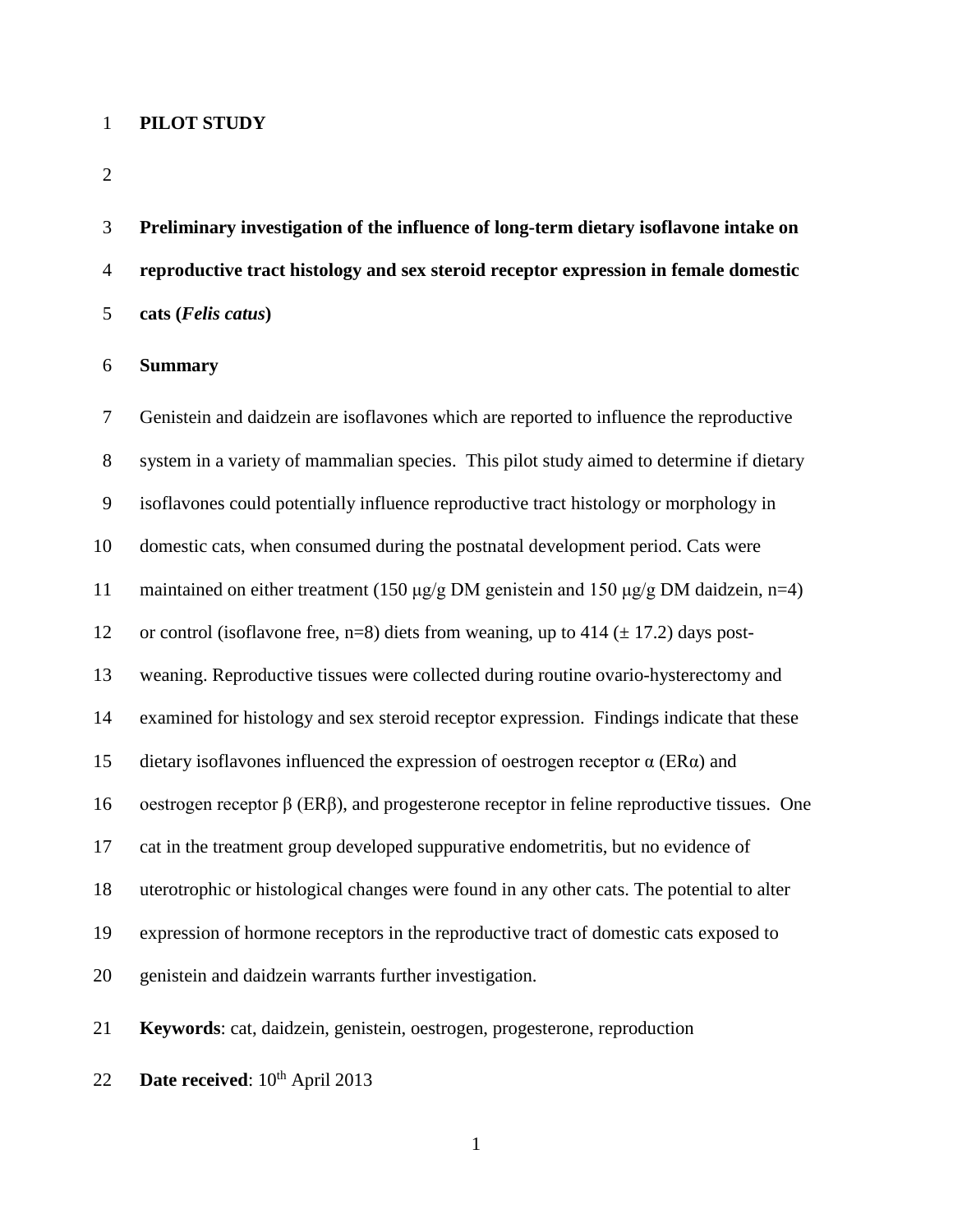### 23 **Date accepted:** 1<sup>st</sup> July 2013

#### **Introduction**

 Dietary isoflavones are phenolic compounds found in soy and other legumes, which have oestrogenic and anti-oestrogenic properties (Kurzer and Xu, 1997). A diverse array of hormonal and non-hormonal effects have been observed in isoflavone-exposed rodents, pigs and humans, including oestrogen receptor binding, and morphological and histological changes (Barnes *et al* 2000; Ford *et al* 2006; McClain *et al* 2006). Domestic cats ingest, absorb, and metabolise soy isoflavones present in commercial diets (Bell *et al*., 2006; Cave *et al*., 2007). Some feline diets expose cats to isoflavone concentrations potentially capable of eliciting physiological changes (i.e. > 2 mg/kg BW) (Bell *et al* 2006). The isoflavones, genistein and daidzein, comprise the isoflavones detected in the highest concentrations in commercially prepared cat food (Bell *et al*  2006). Thus, it is important to ascertain the reproductive consequences of this level of genistein and daidzein exposure in this species. The present study was conducted to determine the potential for genistein and daidzein to alter reproductive parameters in the domestic cat, when provided at concentrations reflective of normal dietary exposure.

## **Materials and Methods**

Eighteen female short-haired, domestic cats (*Felis catus*) were enrolled in the study and

41 assigned to either the control group  $(n = 9)$  or treatment group  $(n = 9)$  at weaning.

However, six cats were removed from the trial (two due to failure to consume the test diet

within the first week, and four due to unrelated medical conditions prior to planned tissue

collection). Cats were group-housed in multi-level pens, exposed to natural day/night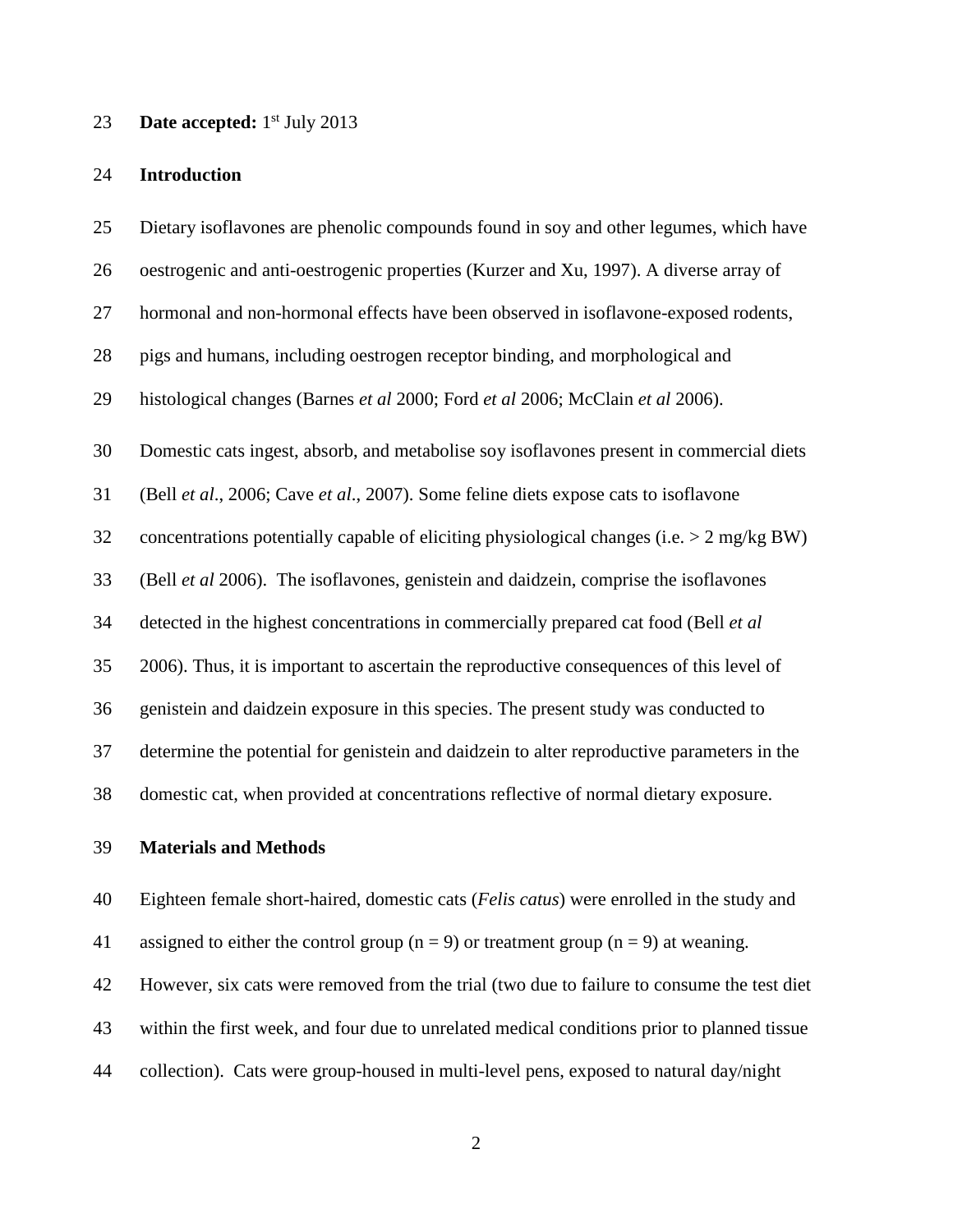| 45 | cycles. At 10 weeks of age, the cats were removed from the queen's pens, and separated          |
|----|-------------------------------------------------------------------------------------------------|
| 46 | into treatment (mean age 72 $\pm$ 1.89 d; BW 0.87 $\pm$ 0.07 kg) and control (mean age 71 $\pm$ |
| 47 | 2.39d; BW $0.93 \pm 0.05$ kg) groups. Ethical approval was obtained from the Massey             |
| 48 | University Animal Ethics Committee.                                                             |
| 49 | The basal diet for both groups was a moist feline diet, commercially-prepared and               |
| 50 | formulated to meet the requirements for growth in the domestic cat (AAFCO 2009). This           |
| 51 | diet was assayed to contain no detectable levels of isoflavones (Bell et al., 2006). The        |
| 52 | purified (99.9%) form of each isoflavone, genistein and daidzein (LC Laboratories, MA,          |
| 53 | USA), was added to the basal diet to provide a calculated dose of 300 µg total                  |
| 54 | isoflavone/g DM. Samples of the control and treatment diets were assayed for isoflavone         |
| 55 | content at monthly intervals throughout the trial according to methodology described in         |
| 56 | Bell et al. (2006). Cats were provided water ad libitum during the trial, and offered           |
| 57 | enough food to provide each cat with appropriate energy intake for age (i.e. 217 kcal/kg)       |
| 58 | BW/d at eight weeks old, gradually reducing to 88 kcal/kg BW/d by 40 weeks; Legrand-            |
| 59 | Defretin and Munday, 1993). Food was weighed before and after offering to each group            |
| 60 | and daily refusals were used to calculate intake per pen, which was then used to estimate       |
| 61 | intake per cat. Monthly assessments were made of individual food intake by separation of        |
| 62 | each cat into individual metabolism cages for a 24 hour period, during which time food          |
| 63 | was offered in quantities calculated to provide twice the cat's energy needs, and food          |
| 64 | intake and urinary and faecal output were recorded.                                             |
| 65 | Vaginal cytology confirmed that cats were in inter-oestrous at the time of reproductive         |
| 66 | tract collection. Tissue collection was performed under halothane anaesthesia, according        |
|    |                                                                                                 |

to standard veterinary procedures, at a mean age of 481 days (SEM 21.4) in the control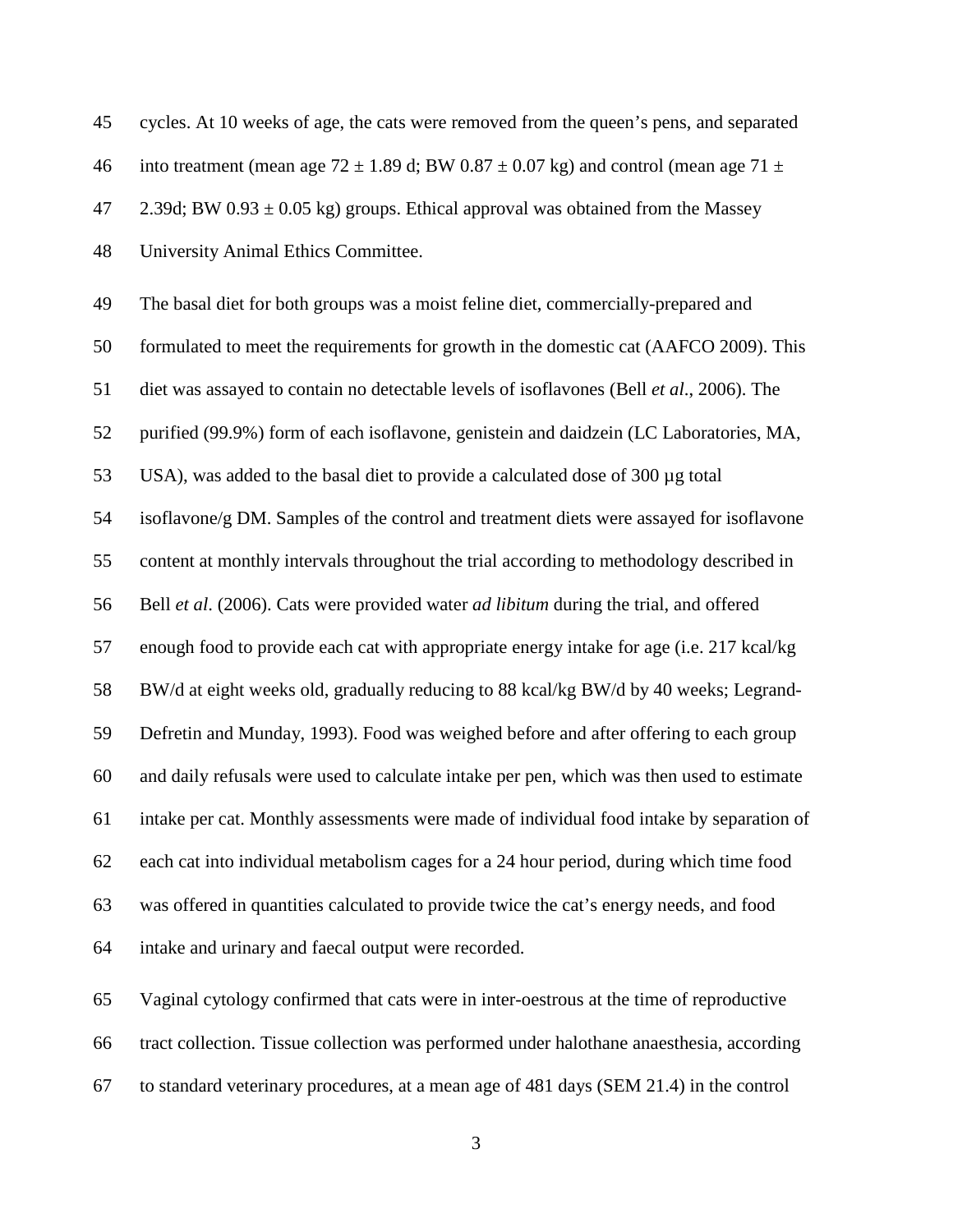group, and 429 (SEM 62.9) in the treatment group (differences due to older cats in the treatment group being removed from the study). Surgical procedures were performed on all cats in both groups at the same point in time (across two days) and by the same surgeon. Reproductive tracts (including ovaries, uterine horns and cervix) were weighed and ovarian surfaces examined for the presence of visible follicles, corpora lutea, and corpora haemorrhagica. Reproductive organs were fixed in 10% buffered formalin before being processed for histology and immunohistochemical (IHC) analysis. Haematoxylin and eosin-stained slides were examined by a veterinary histopathologist (author; W.R.; blinded to treatment) and screened for abnormalities according to standard veterinary procedures.

 An IHC assay for assessment of ERα, ERβ and progesterone receptor (PR) was developed from the method of Martin de las Mulas *et al* (2000). The ERα, ERβ and PR were identified using monoclonal mouse antibodies, IgG1 (NCL-ER-6F11, NCL-ERβ; Vision Biosystems, Victoria, Australia) and PR4-12 (Merck, Palmerston North, New Zealand), respectively) validated for use in feline tissue.

 Histological sections were de-paraffinised and rehydrated by sequential immersion in xylene and graded alcohol baths. Sections were microwave-heated (high power, 750W microwave oven for 7 min) in citrate buffer (10 mM citric acid, pH 6.0). Sections were washed in phosphate-buffer solution (PBS) before non-specific binding sites in the tissue 87 were blocked by the application of 100 µl of 10% Bovine Serum Albumin (BSA) (Roche Diagnostics, Mannheim, Germany) in ovine serum and PBS. Sections were incubated at room temperature in a moist chamber for 45 min before BSA/serum was removed and the primary antibody applied (ERα, ERβ or PR) at dilutions confirmed in preliminary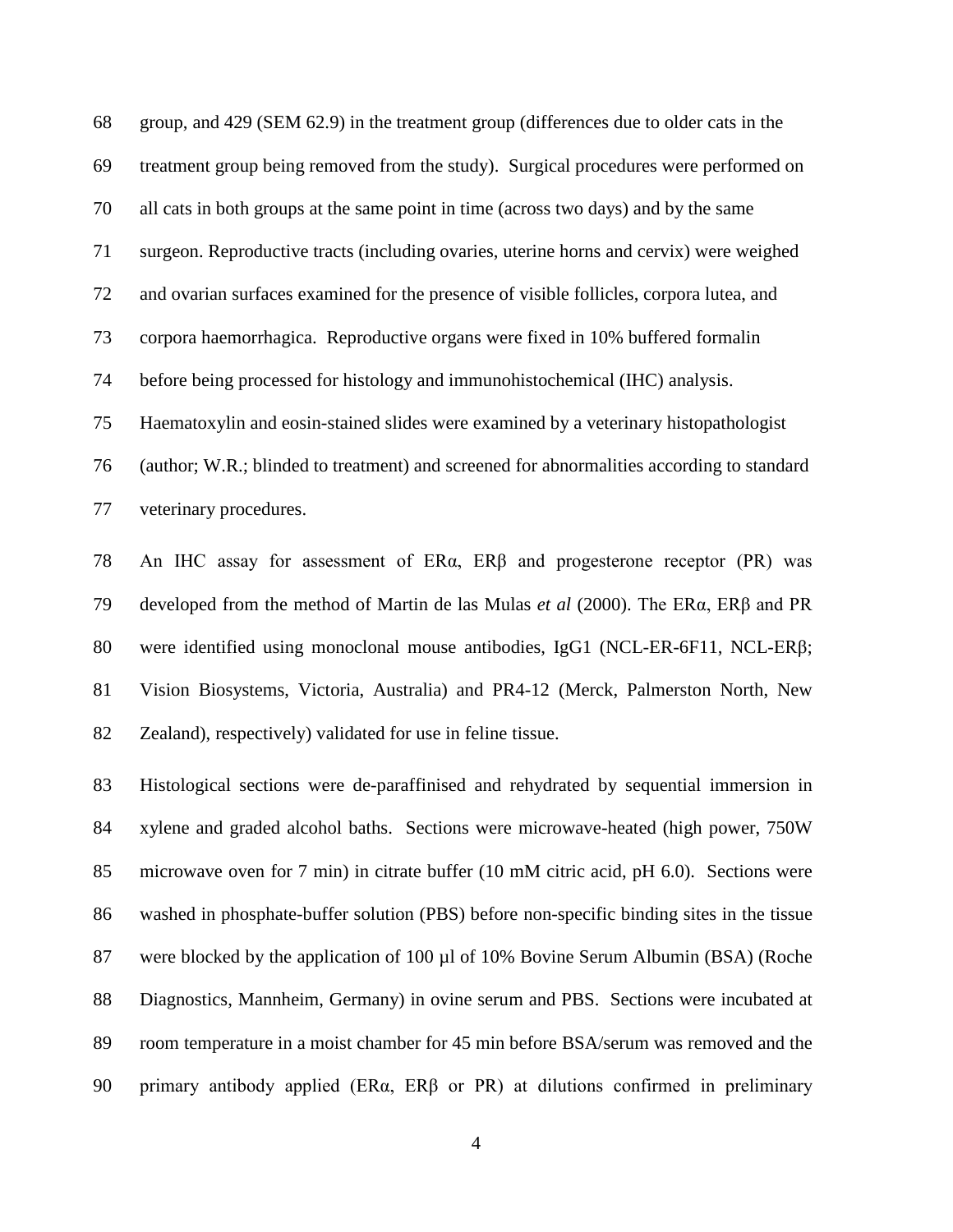experiments to yield optimal results (1: 50 for ERα and ERβ, 1: 30 for PR). Sections were incubated overnight at room temperature before the primary antibody was removed and the tissues incubated with biotinylated goat, anti-mouse IgG (Invitrogen Life Technologies, Auckland, NZ) for 1 hour before a fluorescent marker was added (Streptavidin, Alexa Fluro 546 conjugate, Molecular Probes Inc., OR, USA, diluted 1: 20). Following a final incubation of 1 hour, slides were washed in cold tap water and counter-stained with haematoxylin.

 Positive control tissues (control cat uterine tissue and human breast cancer tissue) were incubated with each of the three primary antibodies and processed according to the same methodology as test tissues. Tissues were examined by one investigator (author; KW-T) using 40 x magnification with epi-fluorescence illumination (488 nm), and 100 individual cells were analysed for fluorescence-staining intensity and extent using Java-based image processing software (ImageJ, version 1.38; Rasband 2007). The level of light staining intensity detected in negative control tissue was the threshold of background luminescence used to define positive staining in test sections.

For the statistical analysis, data that were not normally distributed were tested for

differences between groups using the Mann-Whitney test. For proportional data the

Fisher exact test was used to compare differences. All other parameters were tested for

between-group differences using ANOVA. All statistical procedures were carried out

with Minitab software (version 15, Minitab Inc., PA, USA) with confidence limits set at

95%.

### **Results and Discussion**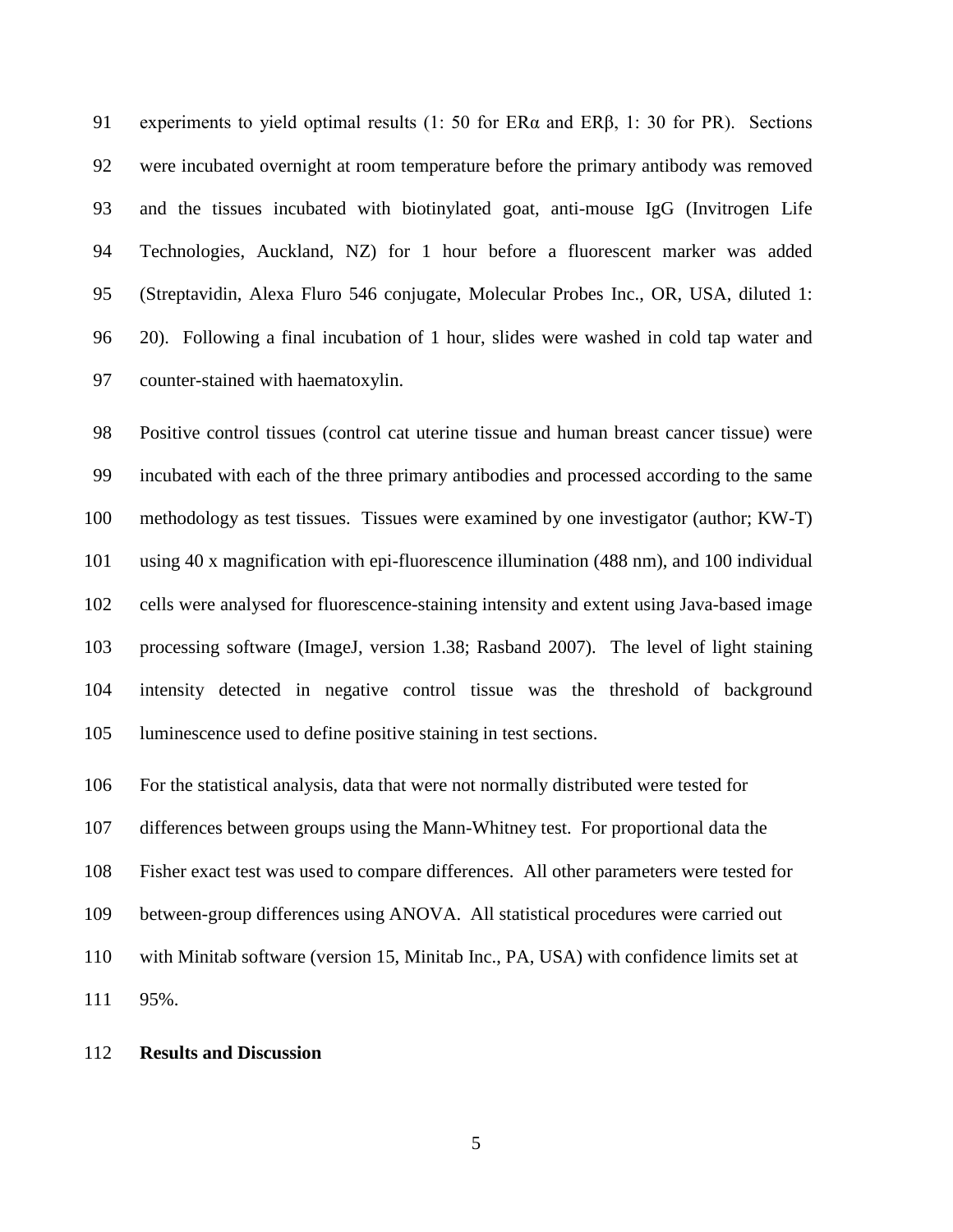Four cats consumed the treatment diet and eight cats consumed the control diet for the duration of the study. By the end of the trial, treatment cats were consuming an average of 4.88 – 5.19 mg total isoflavones/kg BW/d, providing approximately equal doses of  $2.44 - 2.56$  mg/kg BW/d of genistein and daidzein.

No significant differences were observed between groups in reproductive tract wet weight

(Table 1), indicating no gross morphological changes following isoflavone exposure.

#### **Table 1 here**

 This is in contrast with previous studies in other species in which uterine hypertrophy has been reported following exposure to isoflavones in rats (Santell *et al.* 1997; McClain *et al*  2005) and dogs (McClain *et al.* 2006). With the exception of one cat diagnosed with subacute suppurative endometritis (discussed below), no histological abnormalities were detected in ovarian or uterine tissue from any other cat, and no histological differences were detected between treatment and control groups. The number of corpora lutea, or primary, secondary, tertiary, mature or atretic follicles in cat ovaries did not differ between groups. It is possible that the lower dose provided (reflecting the higher end of the typical dietary intake range calculated by Bell *et al.*, 2006), and the use of an oral administration route, which results in low bioavailability (Cave *et al*., 2007), may explain the differences observed here compared to previous studies, whereby only dogs exposed to 500 mg/kg BW (compared to 50 mg/kg BW and 150 mg/kg BW groups) exhibited uterine hypertrophy (McClain *et al.*, 2006). Alternatively, the duration of administration in this present study exceeds previous studies, and acute responses may have been missed. This is supported by the finding that uterine hypertrophy was detected in dogs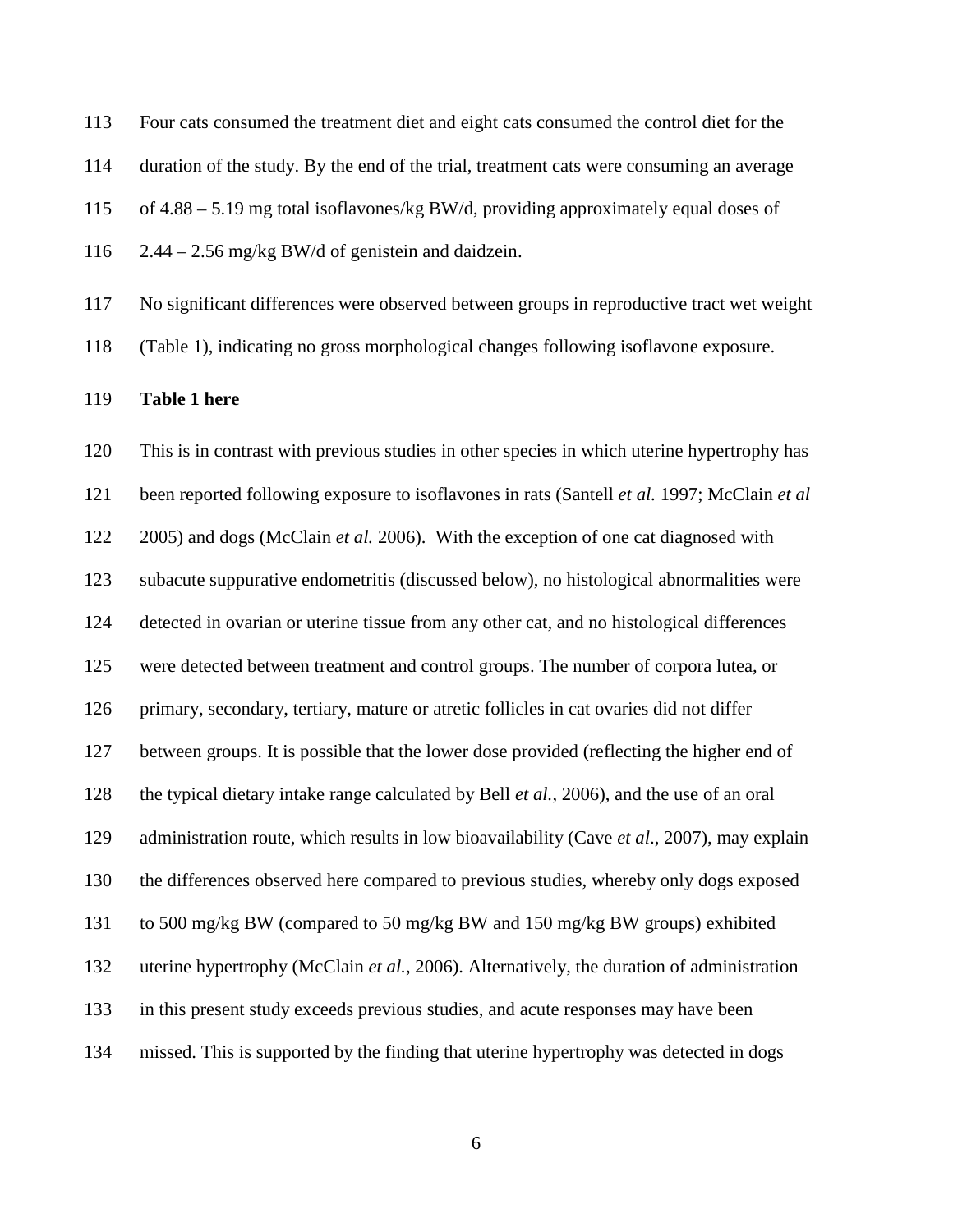following 13 weeks of exposure to a high genistein dose (500 mg/kg BW) but not

following 52 weeks exposure (McClain *et al.*, 2006)

 However, differences detected in receptor staining between groups indicate a role for dietary isoflavones in modulating reproductive physiology in domestic cats. Expression of ERα and ERβ receptors was greater in treated cats compared to control cats (*P* < 0.05), 140 with the exception of  $ER\alpha$  in the uterine basal endometrium and myometrium, where expression was greater in control tissues (*P* < 0.05; Table 2). No difference was detected between groups in ERβ or PR expression in the myometrium. The up-regulation of 143 cellular expression of  $ER\alpha$  and  $ER\beta$  in the ovarian cortex, medulla and uterine endometrium observed in response to isoflavone treatment here, has been reported in other species (Jefferson *et al* 2002; Chrzan and Bradford 2007). Genistein and daidzein are capable of binding to both ERs, with preferential binding and transactivation shown for ERβ (reviewed in Rietjens et al 2013). These isoflavones act as nuclear receptor ligands to enhance interactions between oestrogen-related receptors and proline-rich nuclear receptor coactivator (PNRC) (reviewed in Ricketts *et al.*, 2005).

### **Table 2 here**

Conversely, proportional expression of the PR was typically down-regulated in

isoflavone-treated cat uterine and ovarian sections. Progesterone receptor expression was

lower in treatment cats compared to control cats in ovarian cortex and uterine apical

154 endometrium (*P* <0.05), while no difference was detectable in the ovarian medulla and

myometrium; in the uterine basal endometrium PR expression was greater in treatment

156 cats  $(P < 0.05)$ . These sex steroid receptors are important mediators in the control of

oestrogen- and progesterone-induced effects during oestrous cyclicity and pregnancy,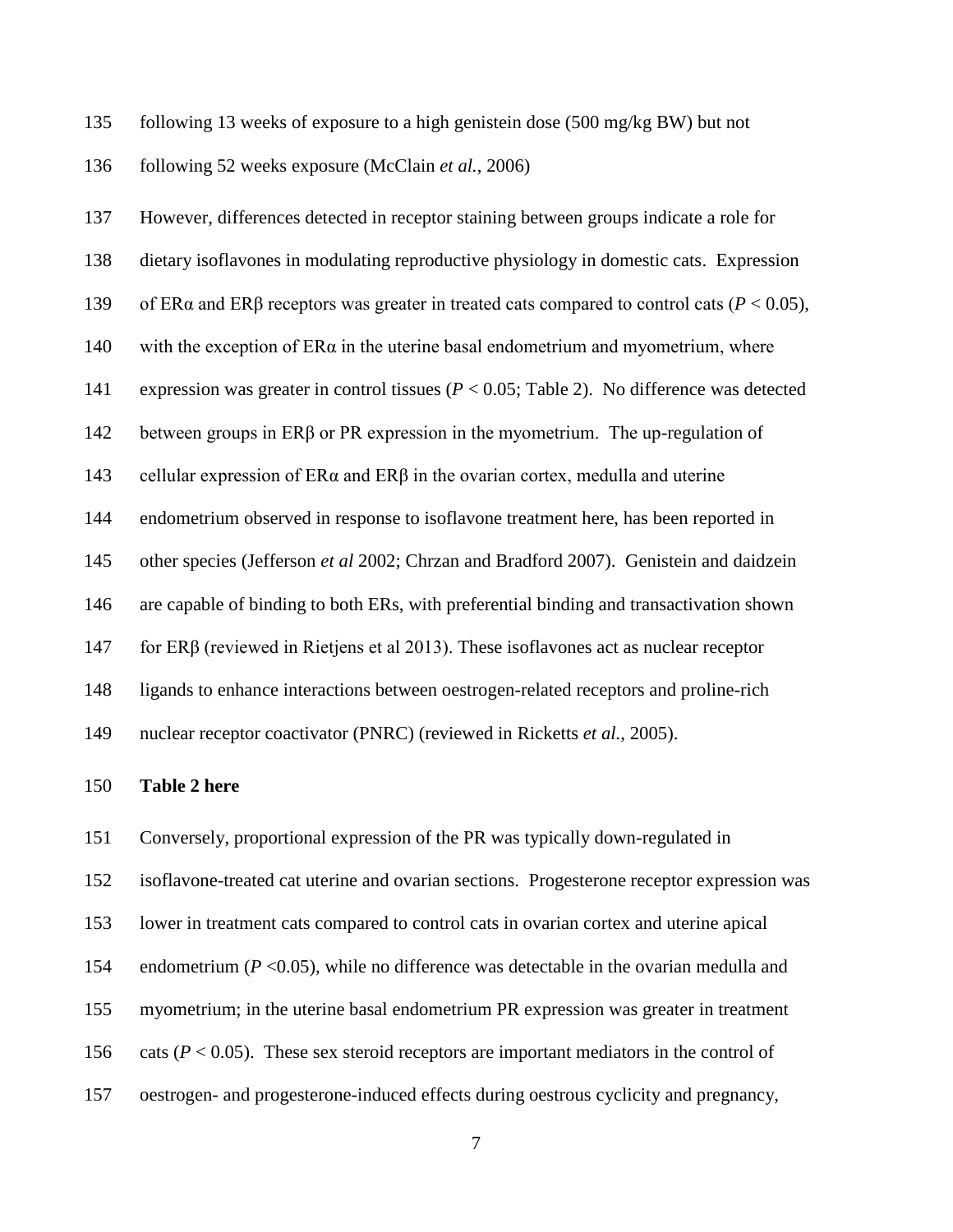such that modifications at the receptor level may be reflected in aberrant physiological responses or fertility.

 One cat in the treatment group was diagnosed with subacute suppurative endometritis at 267 days of age. This cat's tissue morphological data was excluded due to its diseased state. The development of suppurative endometritis in an isoflavone-treated cat was an unexpected finding. This condition is not common in cats, and is generally only reported in cats older than eight years of age (Agudelo 2005), but further research is required to determine the role that isoflavones may have played in the onset of the condition in the cat reported here.

#### **Conclusions**

Preliminary findings suggest that the isoflavones, genistein and daidzein may exert

modulatory effects on the expression of sex steroid receptors in feline uterine tissue.

Given the limited sample size our findings should be considered as preliminary and

interpreted with caution. Future investigation should include life-time evaluation of

feline fertility and fecundity, with increased sample sizes.

## **References**

 **AAFCO.** (2009) Official publication of the Association of American Food Control Officials Inc. Oxford, Indiana, USA.

## **BARNES, S., KIM, H., DARLEY-USMAR, V., PATEL, R., XU, J., BOERSMA, B.,**

**and LUO, M.** (2000) Beyond ERα and ERβ: estrogen receptor binding is only part of the

isoflavone story. *Journal of Nutrition*, **130**: 656S – 657S.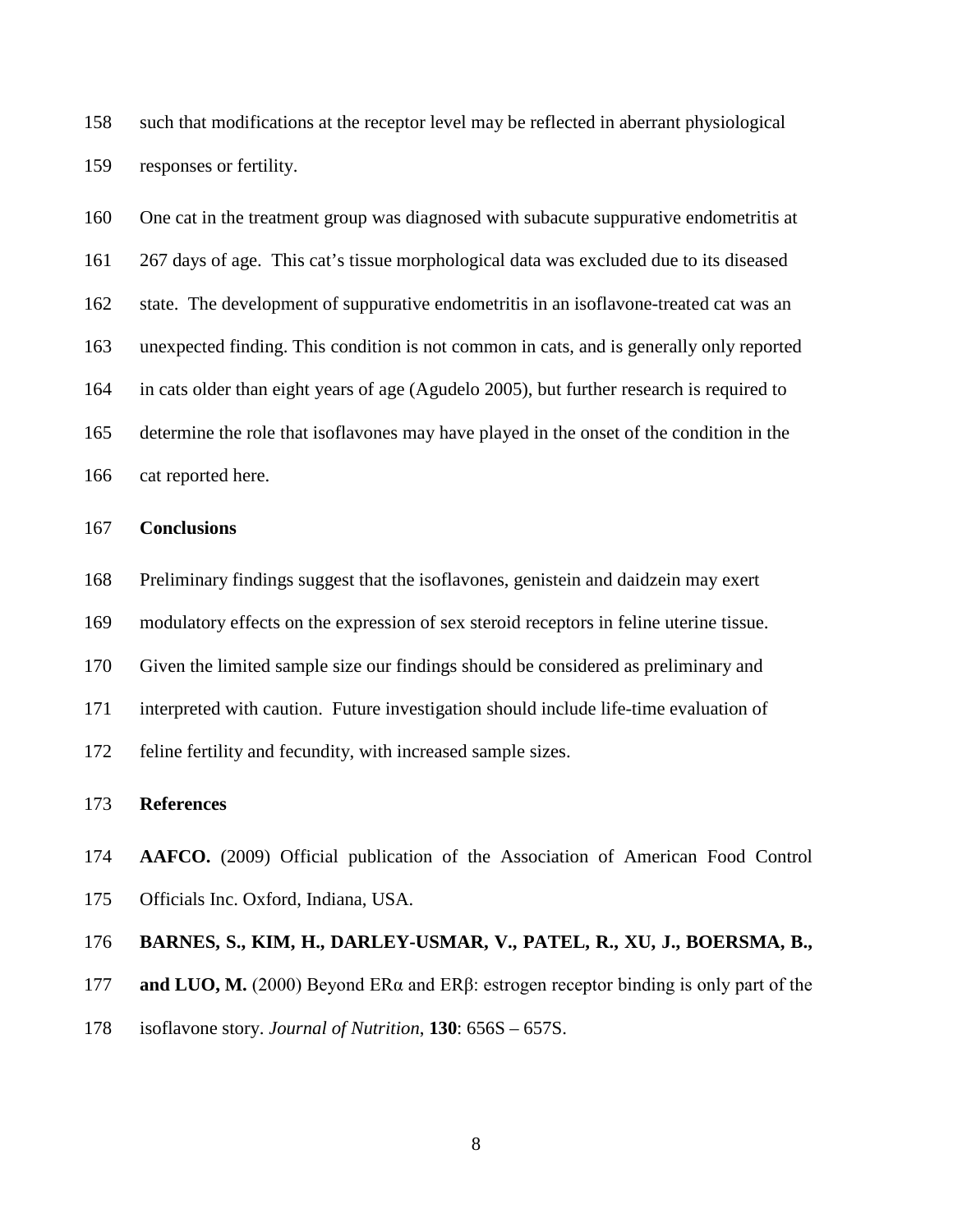- **BELL, K.M., S.M. RUTHERFURD, and HENDRIKS, W.H.** (2006) The isoflavone
- content of commercially available feline diets in New Zealand. *New Zealand Veterinary*
- *Journal*, **54**: 103–108.
- **CAVE, N.J., BACKUS, R.C., MARKS, S.L., and KLASING, K.C.** (2007) The
- bioavailability and disposition kinetics of genistein in cats. *Journal of Veterinary*
- *Pharmacology and Therapeutics*, **30**:327–335.
- **CHRZAN, B.G., and BRADFORD, P.G**. (2007) Phytoestrogens activate oestrogen
- receptor β1 and oestrogenic response in human breast and bone cancer cell lines.
- *Molecular Nutritional Food Research,* **51**:171 177.
- **FORD, J.A. JR., CLARK, S.G., WALTERS, E.M., WHEELER, M.B., and**
- **HURLEY, W.L.** (2006) Estrogenic effects of genistein on reproductive tissues of
- ovariectomized gilts. *Journal of Animal Science*, **84** 834 842.
- **JEFFERSON, W.N., COUSE, J.F., PADILLA-BANKS, E., KORACH, K.S., and**
- **NEWBOLD, R.R.** (2002) Neonatal exposure to genistein induces oestrogen receptor
- 193 (ER) $\alpha$  expression and multioocyte follicles in the maturing mouse ovary: Evidence for
- ERβ-mediated and nonoestrogenic actions. *Biology of Reproduction,* **67**:1285–1296.
- **KURZER, M.S. and XU, X**. (1997) Dietary phytoestrogens. *Annual Reviews in*
- *Nutrition* **17**: 353–381.
- **LEGRAND-DEFRETIN, V., and MUNDAY, H.S.** (1993) Feeding dogs and cats for
- life, in BURGER, I. (Ed.) *The Waltham Book of Companion Animal Nutrition*, pp. 57068
- (Pergamon Press, Oxford, UK).
- **MARTIN DE LA MULAS, J., VAN NIEL, M., MILLÁN, Y., BLANKENSTEIN,**
- **M.A., VAN MIL, F., and MISDORP, W**. (2000) Immunohistochemical analysis of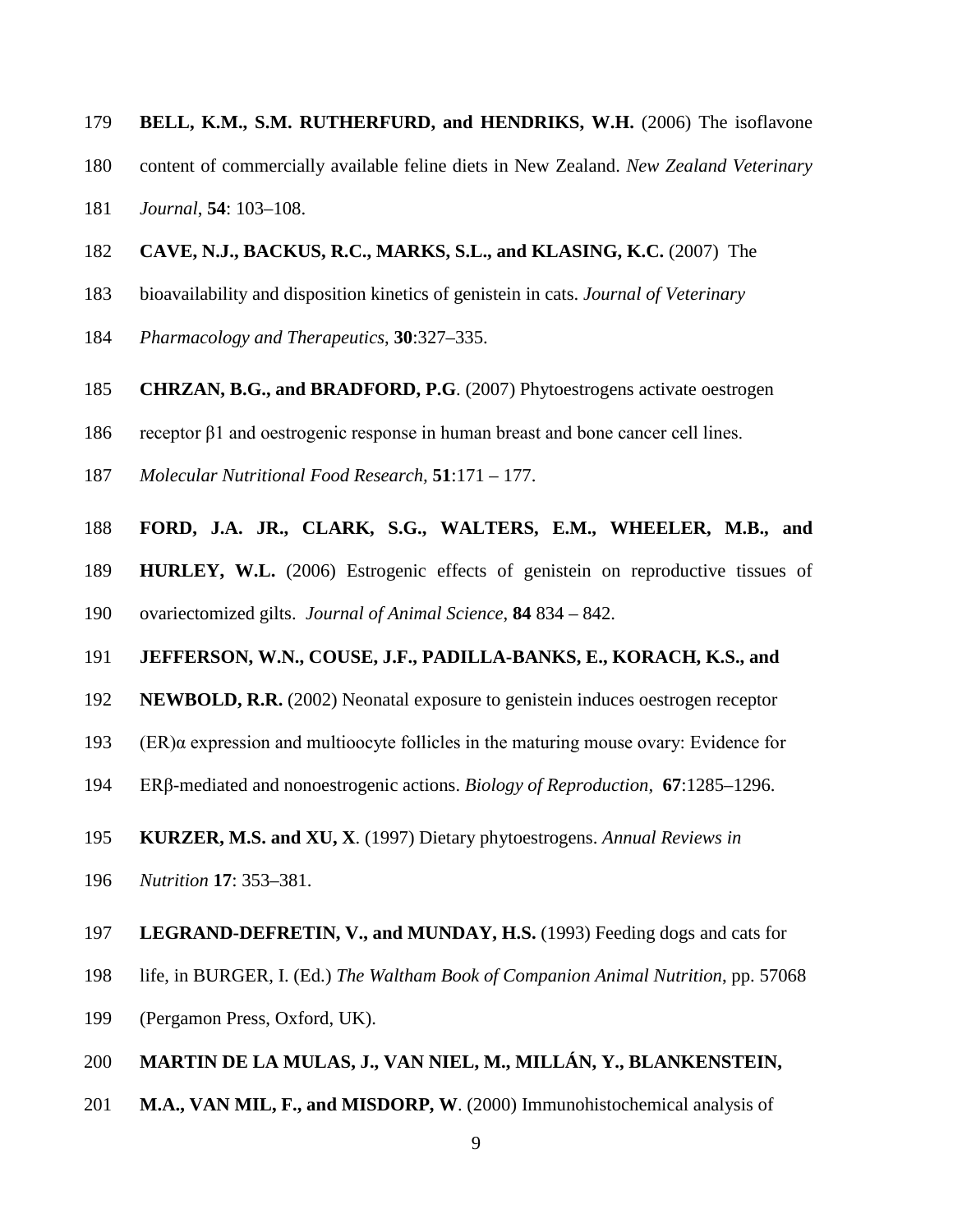- oestrogen receptors in feline mammary gland benign and malignant lesions: comparison
- with biochemical assays. *Domestic Animal Endocrinology,* **18**:111 125.

### **McCLAIN, R.M., WOLZ, E., DAVIDOVICH, A., PFANNKUCH, F., and BAUSCH,**

- **J.** (2005) Subchronic and chronic safety studies with genistein in dogs. *Food and*
- *Chemical Toxicology*, **43**: 1461 1482.

## **McCLAIN, R.M., WOLZ, E., DAVIDOVICH, A., PFANNKUCH, F., EDWARDS,**

**J.A., and BAUSCH, J.** (2006) Acute, subchronic and chronic safety studies with

genistein in rats. *Food and Chemical Toxicology*, **44**: 56 – 80.

# **RICKETTS, M-L., MOORE, D.D., BANZ, W.J., MEZEI, O., SHAY, N.F.** (2005).

- Molecular mechanisms of action of the soy isoflavones includes activation of
- promiscuous nuclear receptors. A review. *Journal of Nutritional Biochemistry*, **16**: 321 –
- 330.
-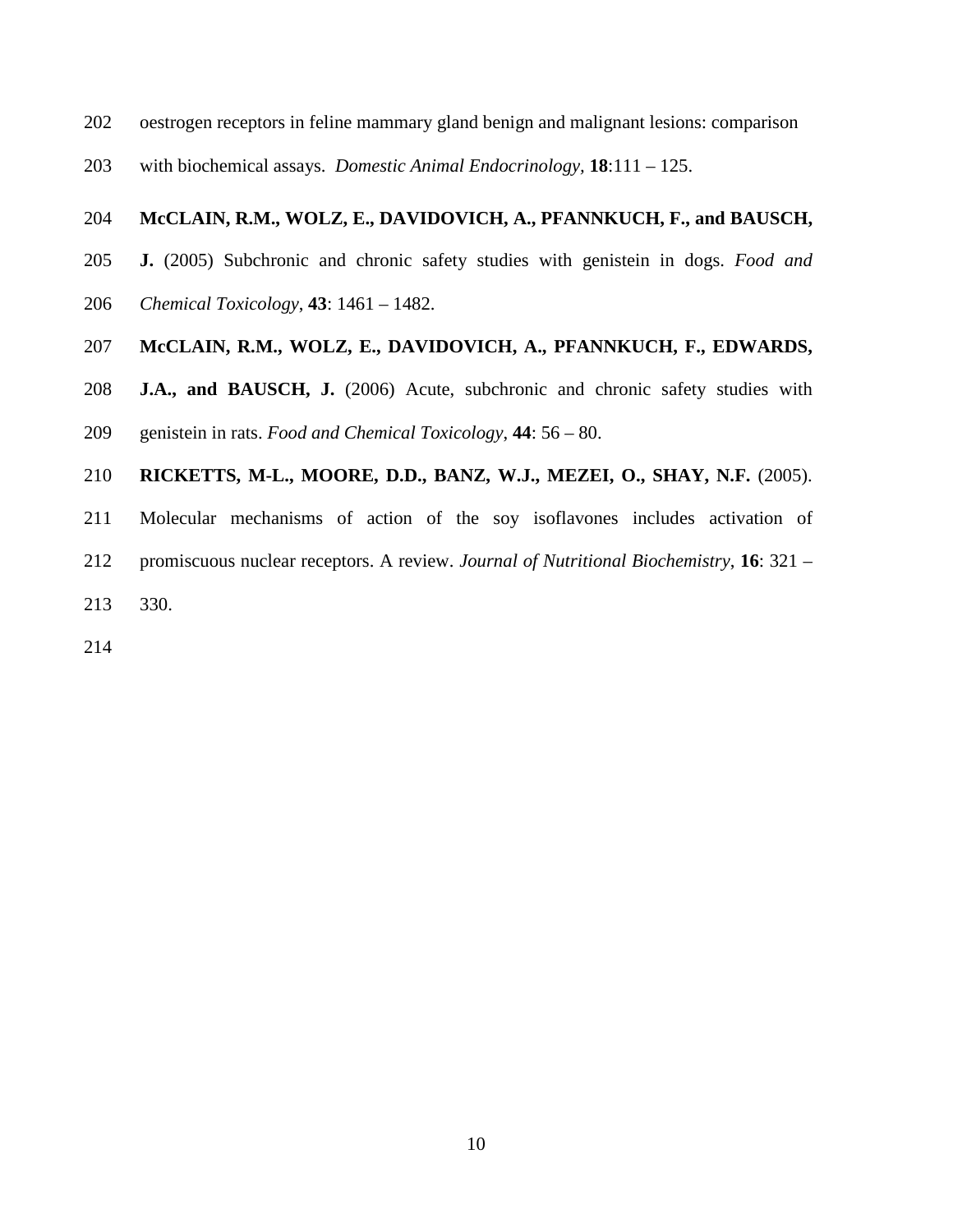**Table 1** Wet weights (as grams or % body weight) of reproductive tracts obtained from domestic cats following chronic isoflavone exposure (treatment group) or control animals $1, 2$ .

|                            |            | Control group mean (SD) | <b>Treatment group mean (SD)</b> |             |  |
|----------------------------|------------|-------------------------|----------------------------------|-------------|--|
|                            | g          | $\%$ BW                 | g                                | $\%$ BW     |  |
| Entire tract wet<br>weight | 1.99(0.41) | 0.07(0.01)              | 2.15(0.45)                       | 0.07(0.01)  |  |
| Left ovary                 | 0.17(0.15) | 0.01(0.00)              | 0.13(0.01)                       | 0.004(0.00) |  |
| Right ovary                | 0.12(0.2)  | 0.004(0.00)             | 0.11(0.03)                       | 0.004(0.00) |  |

<sup>1</sup>Values are expressed as mean  $(\pm SD)$ . No significant differences were detected between groups ( $p > 0.05$ ).

<sup>2</sup> Data from eight control cats and three treatment cats (one treatment cat was diagnosed with acute suppurative endometritis and as such the diseased state of her reproductive tract rendered it unsuitable for inclusion in this dataset)

215